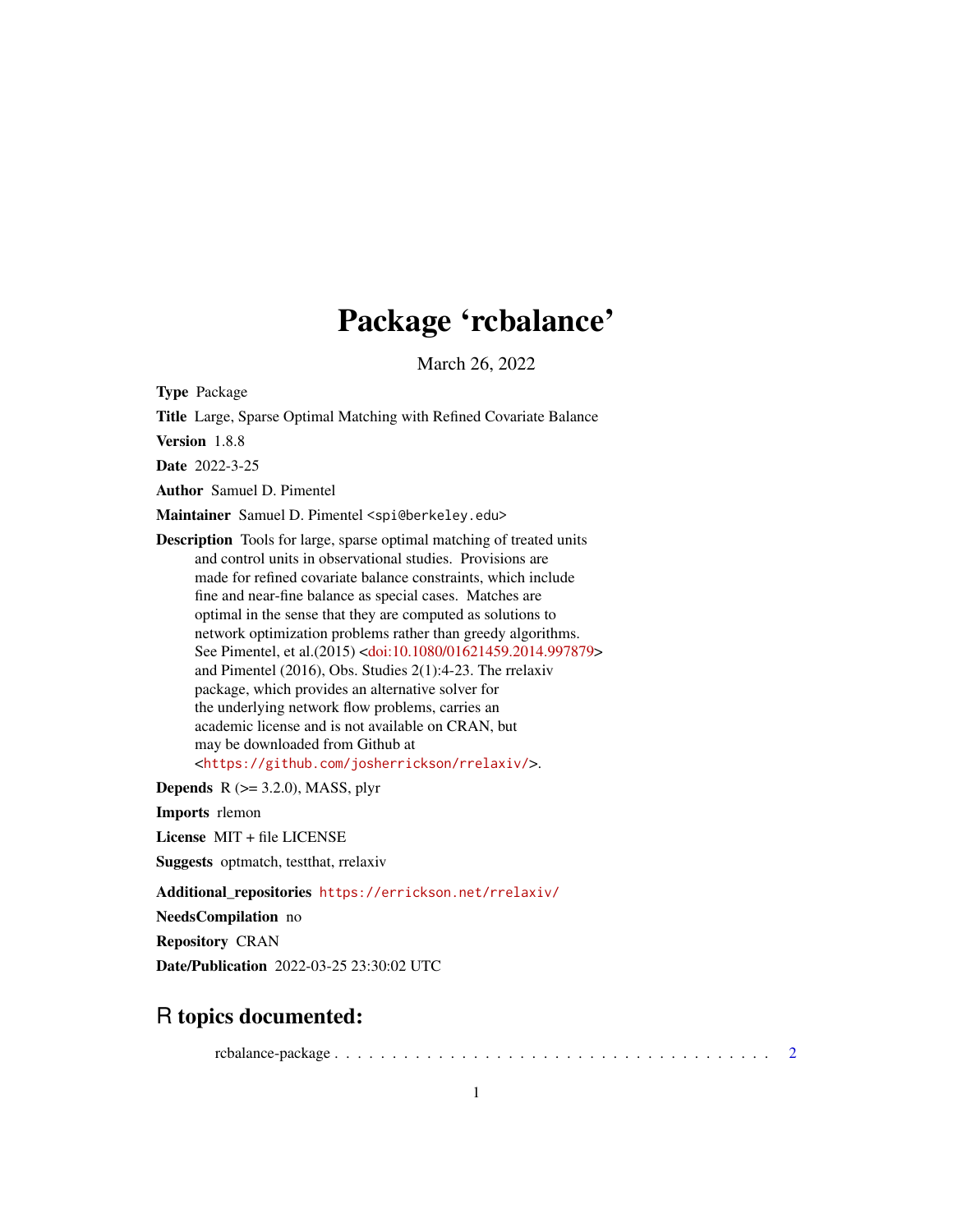#### <span id="page-1-0"></span>2 rcbalance-package

| Index |  |  |  |  |  |  |  |  |  |  |  |  |  |  |  |  |  |  |
|-------|--|--|--|--|--|--|--|--|--|--|--|--|--|--|--|--|--|--|

rcbalance-package *Large, Sparse Optimal Matching with Refined Covariate Balance*

#### Description

Tools for large, sparse optimal matching of treated units and control units in observational studies. Provisions are made for refined covariate balance constraints, which include fine and nearfine balance as special cases. Matches are optimal in the sense that they are computed as solutions to network optimization problems rather than greedy algorithms. See Pimentel, et al.(2015) <doi:10.1080/01621459.2014.997879> and Pimentel (2016), Obs. Studies 2(1):4-23. The rrelaxiv package, which provides an alternative solver for the underlying network flow problems, carries an academic license and is not available on CRAN, but may be downloaded from Github at <https://github.com/josherrickson/rrelaxiv/>.

#### Details

The DESCRIPTION file:

| Package:     | rcbalance                                                                                             |
|--------------|-------------------------------------------------------------------------------------------------------|
|              | Package                                                                                               |
|              | Large, Sparse Optimal Matching with Refined Covariate Balance                                         |
| Version:     | 1.8.8                                                                                                 |
| )ate         | 2022-3-25                                                                                             |
| Author:      | Samuel D. Pimentel                                                                                    |
| Maintainer:  | Samuel D. Pimentel <spi@berkeley.edu></spi@berkeley.edu>                                              |
| Description: | Tools for large, sparse optimal matching of treated units and control units in observational studies. |
| Depends:     | $R$ ( $>=$ 3.2.0), MASS, plyr                                                                         |
| Imports:     | rlemon                                                                                                |
| License:     | MIT + file LICENSE                                                                                    |
| Suggests:    | optmatch, testthat, rrelaxiv                                                                          |
|              | Additional_repositories: https://errickson.net/rrelaxiv/                                              |
|              |                                                                                                       |

Index of help topics:

| build.dist.struct | Build Distance Structure for Matching with |
|-------------------|--------------------------------------------|
|                   | Refined Balance                            |
| callrelax         | Solve Network Flow Problem using External  |
|                   | Solver                                     |
| count.pairings    | Count treatment-control pairings.          |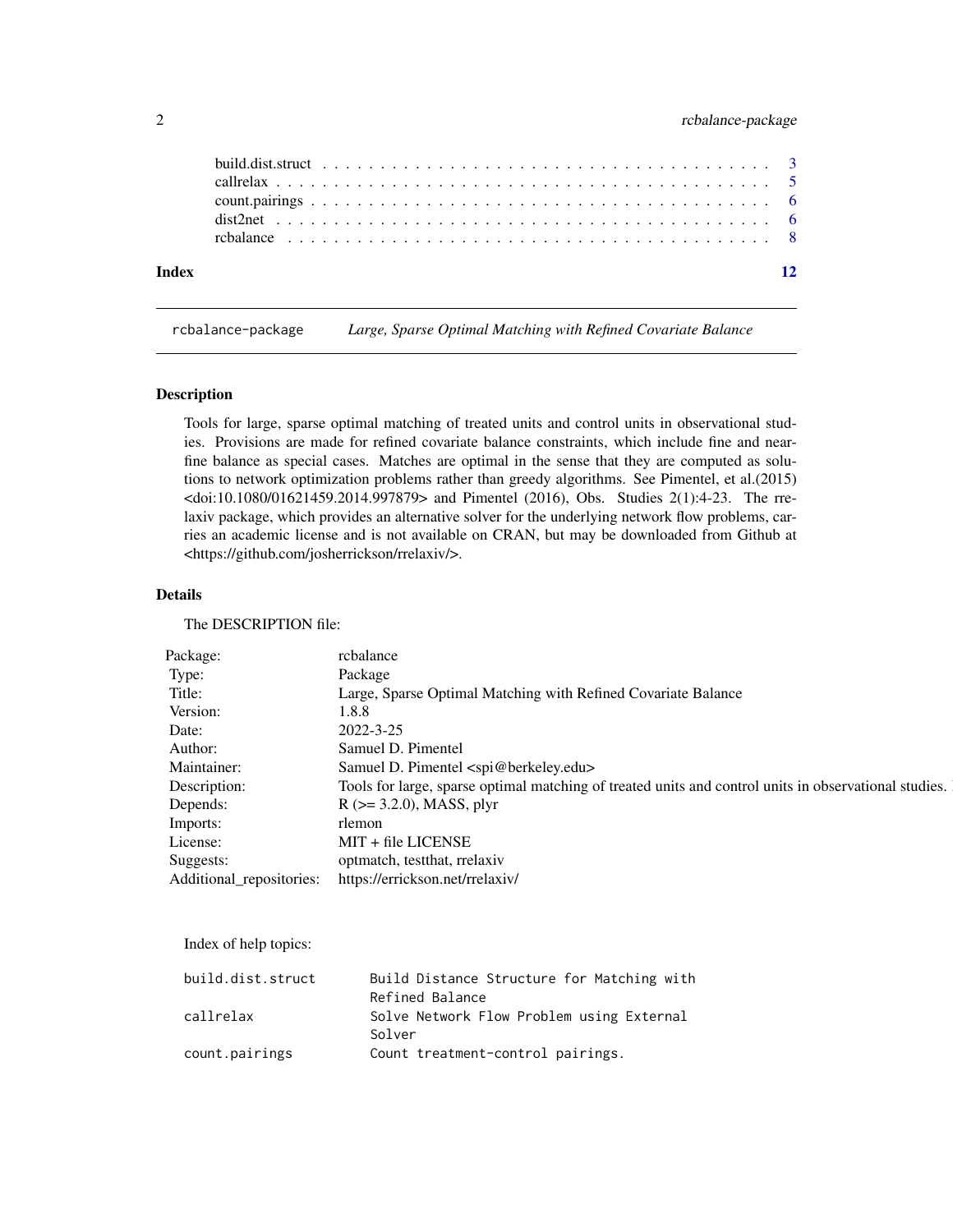<span id="page-2-0"></span>build.dist.struct 3

| dist2net          | Building and Manipulating Network Flow Problems |
|-------------------|-------------------------------------------------|
| rcbalance         | Optimal Matching with Refined Covariate Balance |
| rcbalance-package | Large, Sparse Optimal Matching with Refined     |
|                   | Covariate Balance                               |

This package computes sparse matches that are optimal under a set of refined covariate balance constraints. These constraints, provided by the user, are a set of nested categorical variables of decreasing imporance which must be marginally balanced as closely as possible in the resulting treated and matched control populations. For more detail see the references.

The main function is rcbalance, which takes a distance/sparsity object containing information about matchability of the treated and control units and a list of fine balance variables and produces a match. The build.dist.struct function can be used to construct the distance/sparsity object from covariate information. The count.pairings function can be used to assess the sparsity of a proposed match. The other functions are largely for internal use and should not be needed by the large majority of users.

By default the package uses the R package rlemon to solve the minimum-cost network flow optimization problems by which matches are computed. Alternatively, users may specify that the rrelaxiv package should be used instead. However, this package carries an academic license and is not available on CRAN so users must install it themselves.

#### Author(s)

Samuel D. Pimentel

Maintainer: Samuel D. Pimentel <spi@berkeley.edu>

#### References

Pimentel, S.D., Kelz, R.R., Silber, J.H., and Rosenbaum, P.R. (2015) Large, sparse optimal matching with refined covariate balance in an observational study of the health outcomes produced by new surgeons, JASA 110 (510), 515-527.

Pimentel, S.D. (2016) Large, sparse optimal matching with R package rcbalance, Obs. Studies 2, 4-23.

build.dist.struct *Build Distance Structure for Matching with Refined Balance*

#### Description

This function computes rank-based Mahalanobis distances between treated and control units and returns an object suitable for use in the distance.structure argument of rcbalance.

#### Usage

```
build.dist.struct(z, X, exact = NULL, calip.option = "propensity",
calip.cov = NULL, caliper = 0.2, verbose = FALSE)
```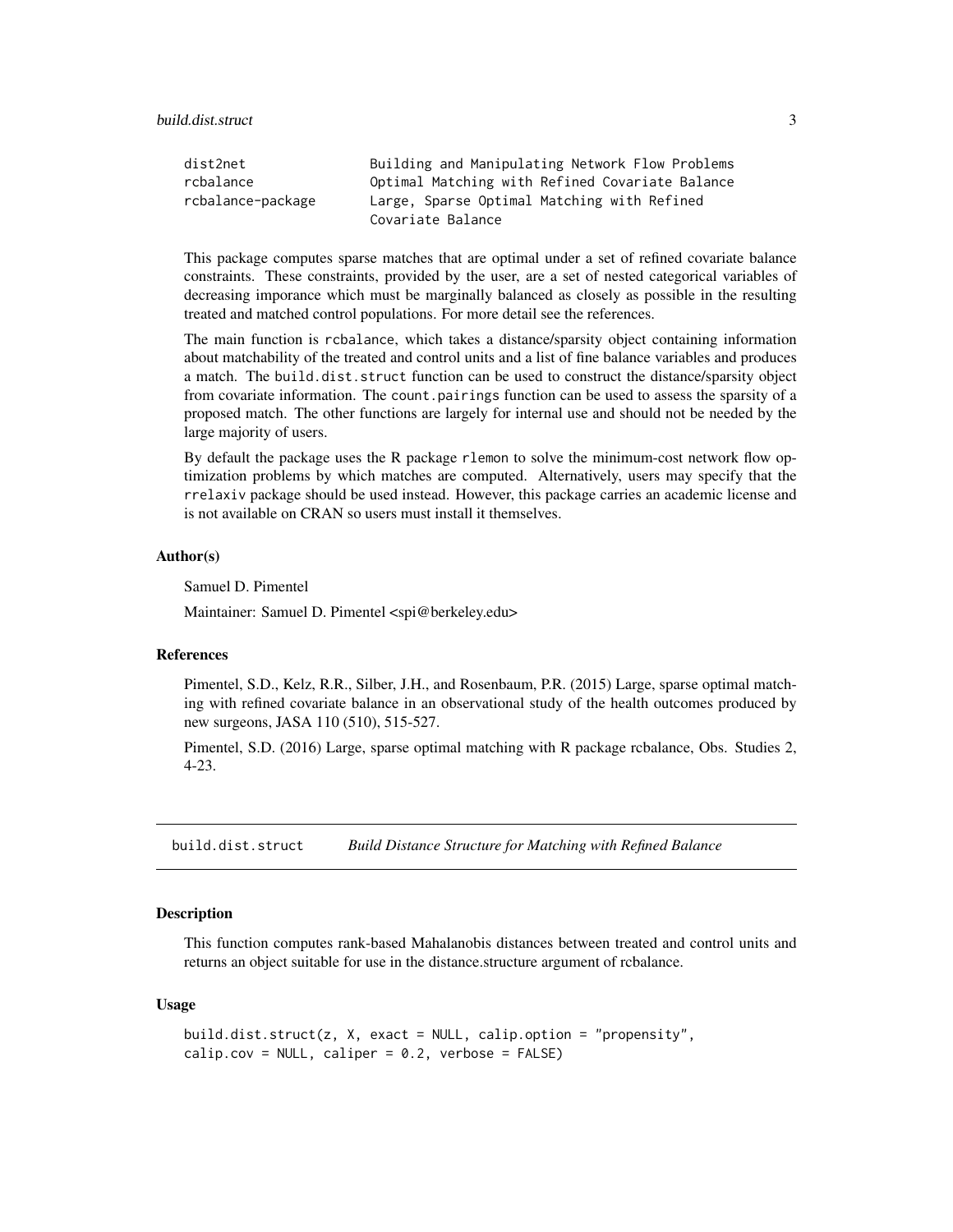#### <span id="page-3-0"></span>Arguments

| z            | a vector of treatment and control indicators, 1 for treatment and 0 for control.                                                                                                                                                                                                                                                                                                                          |
|--------------|-----------------------------------------------------------------------------------------------------------------------------------------------------------------------------------------------------------------------------------------------------------------------------------------------------------------------------------------------------------------------------------------------------------|
| χ            | a data frame or a numeric or logical matrix containing covariate information for<br>treated and control units. Its row count must be equal to the length of z.                                                                                                                                                                                                                                            |
| exact        | an optional vector of the same length as z. If this argument is specified, treated<br>units will only be allowed to match to control units that have equal values in<br>the corresponding indices of the exact vector. For example, to match patients<br>within hospitals only, one could set exact equal to a vector of hospital IDs for<br>each patient.                                                |
| calip.option | one of ('propensity', 'user', 'none'). If 'propensity' is specified (the de-<br>fault option), the function estimates a propensity score via logistic regression of<br>z on X and imposes a propensity score caliper. If 'user' is specified, the user<br>must provide a vector of values on which a caliper will be enforced using the<br>calip.cov argument. If 'none' is specified no caliper is used. |
| calip.cov    | see calip.option.                                                                                                                                                                                                                                                                                                                                                                                         |
| caliper      | gives the size of the caliper when the user specifies the calip. option argument<br>as 'propensity' or 'calip.cov'.                                                                                                                                                                                                                                                                                       |
| verbose      | if TRUE, prints output describing specific adjustments made in creating the dis-<br>tance objects.                                                                                                                                                                                                                                                                                                        |

#### Details

If X is a data frame and contains any character variables they are converted to factors with a warning. If there are missing values in factor columns of X, they are treated as a new factor level. If there are missing values in numeric or logical columns of X, an indicator of missingness for that column is added to X and the missing values are imputed with the column mean. This follows the recommendations of Rosenbaum (*Design of Observational Studies* section 9.4, 2010).

#### Value

A distance.structure object, the form of which is described in the documentation for the distance.structure argument of rcbalance. Treated and control indices are numbered 1:nt and 1:nc respectively based on the order in which they appear in the z vector.

#### Author(s)

Samuel D. Pimentel

#### See Also

[rcbalance](#page-7-1)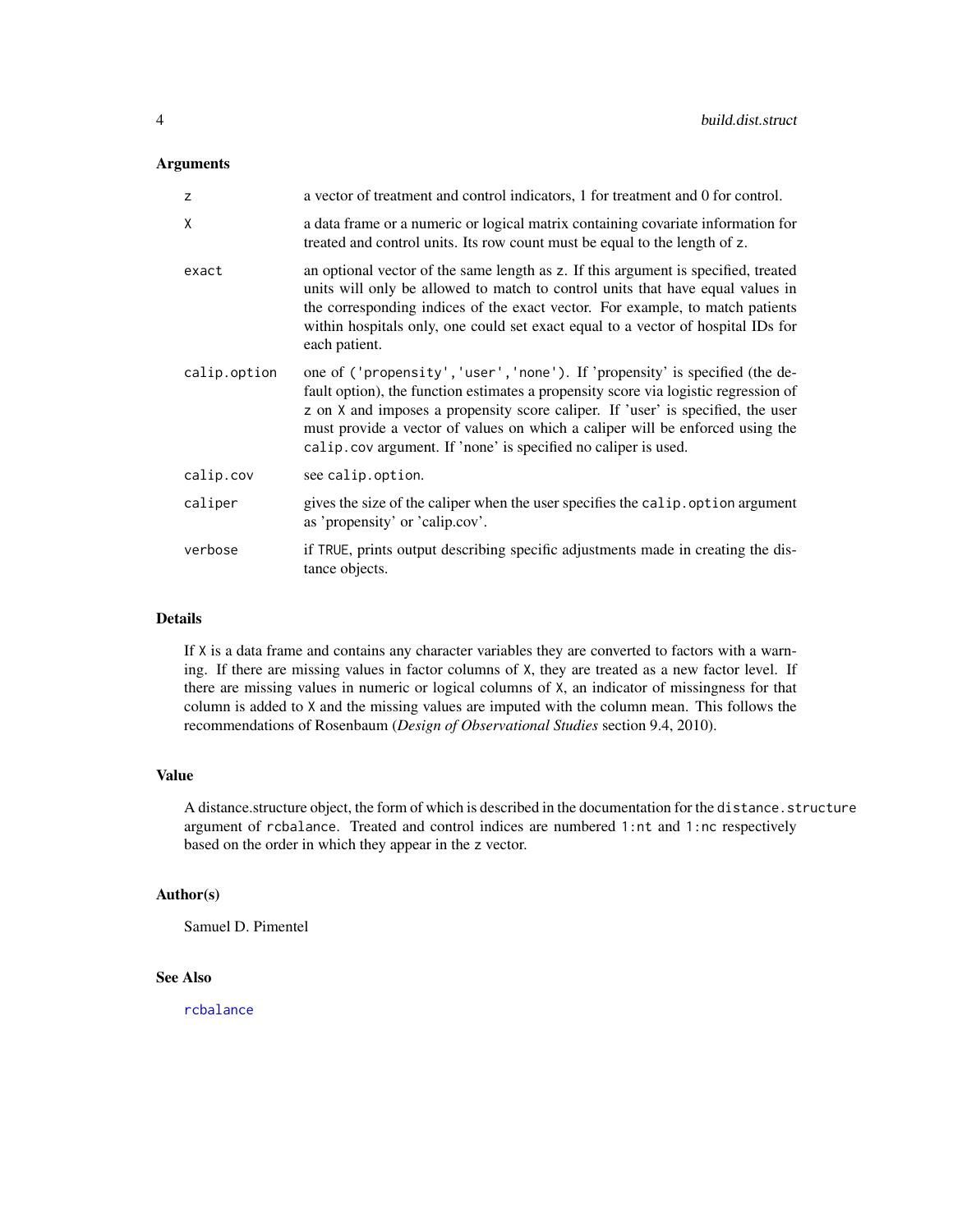<span id="page-4-0"></span>

#### Description

Solves network flow optimization problems by calling an external solver, either the Lemon Optimization library or the RELAX-IV algorithm, as implemented in FORTRAN by Dimitri Bertsekas and Paul Tseng.

IMPORTANT NOTE 1: the RELAX-IV code is bound by an academic license; as a result the rrelaxiv package implementing it is not available on CRAN and must be downloaded separately.

#### Usage

callrelax(net, solver = 'rlemon')

#### Arguments

| net    | a network flow problem, formatted as a list with the following arguments (where<br>the network contains nnode nodes, numbered 1 through nnode and narc arcs):                                                           |
|--------|-------------------------------------------------------------------------------------------------------------------------------------------------------------------------------------------------------------------------|
|        | • startn: a vector of length narc containing the node numbers of the start<br>nodes of each arc in the network.                                                                                                         |
|        | • endn: a vector of length narc containing the node numbers of the end nodes<br>of each arc in the network.                                                                                                             |
|        | • ucap: a vector of length narc containing the (integer) upper capacity of each<br>arc in the network.                                                                                                                  |
|        | • cost: a vector of length narc containing the (integer) cost of each arc in the<br>network.                                                                                                                            |
|        | • b: a vector of length nnode containing the (integer) supply or demand of<br>each node in the network. Supplies are given as positive numbers and de-<br>mands as negative numbers.                                    |
| solver | the name of the package used to solve the network flow optimization problem<br>underlying the match, one of 'rlemon' (which uses the Lemon Optimization<br>Library) and 'rrelaxiv' (which uses the RELAX-IV algorithm). |

#### Value

A list with the following elements:

| crash        | an integer equal to zero (included in order to support legacy versions of code).                                                                                                                       |
|--------------|--------------------------------------------------------------------------------------------------------------------------------------------------------------------------------------------------------|
| feasible     | an integer, equal to zero if the problem is infeasible and equal to 1 if it is feasible.<br>A network with a supply/demand vector of all zeroes may also be flagged as<br>infeasible.                  |
| $\mathsf{x}$ | a vector equal in length to the number of arcs in argument problem net, giving<br>in each coordinate the number of units of flow passing across the corresponding<br>edge in the optimal network flow. |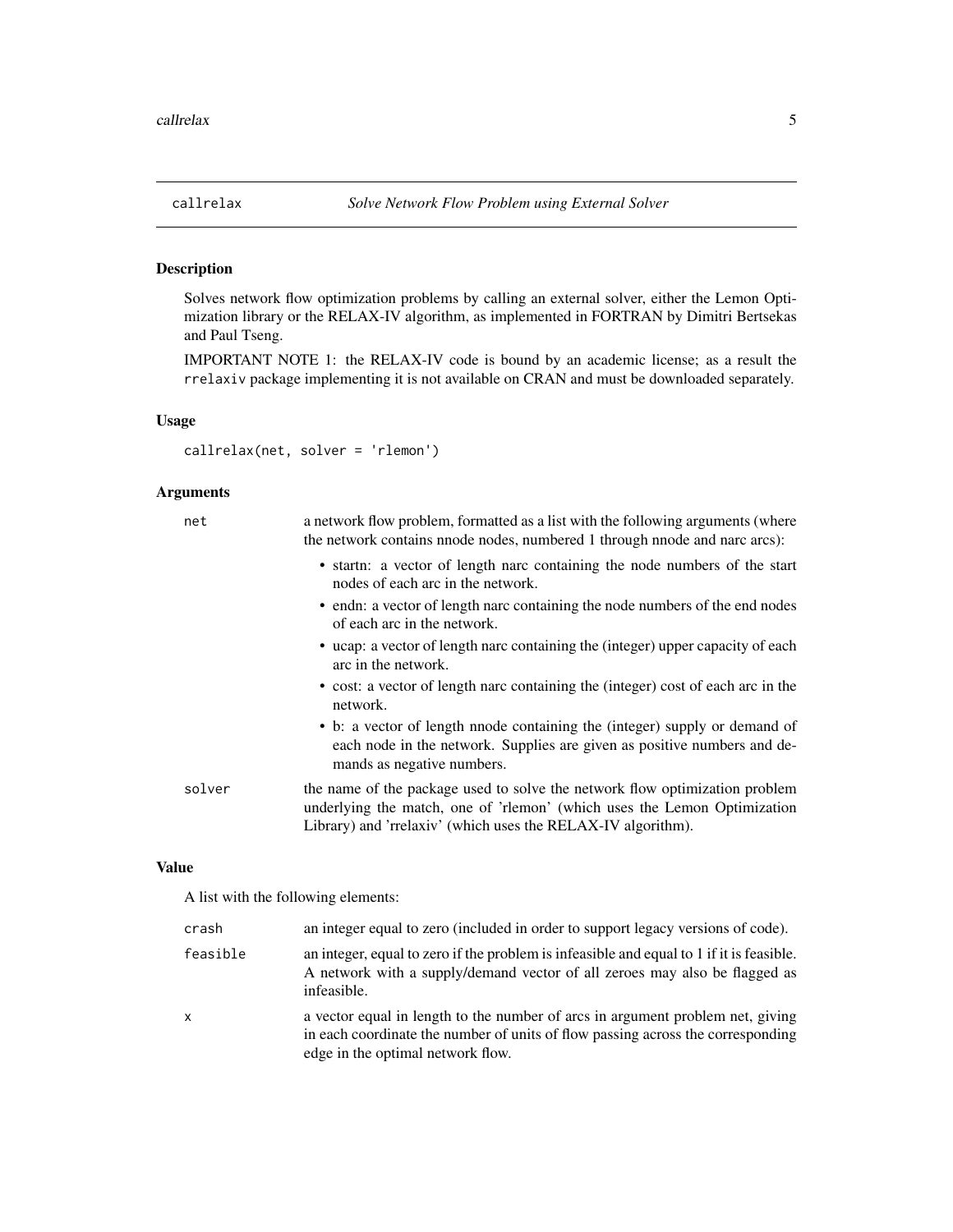<span id="page-5-0"></span>**6** dist2net

#### Author(s)

Samuel D. Pimentel

count.pairings *Count treatment-control pairings.*

#### Description

Given a treatment indicator and a potential blocking variable, counts the number of allowed treatmentcontrol pairings in the whole match within blocks of the proposed variable.

#### Usage

```
count.pairings(z, exact)
```
#### Arguments

|       | a vector of treatment indicators. Must contain exactly 2 distinct values, one for<br>treated and one for control. |
|-------|-------------------------------------------------------------------------------------------------------------------|
| exact | a vector of categories of a potential blocking variable. Must be the same length<br>as argument z.                |

#### Value

The number of within-block treatment-control edges contained in the sparse match with the proposed blocks.

#### Author(s)

Samuel D. Pimentel

dist2net *Building and Manipulating Network Flow Problems*

#### Description

These are internal rcbalance methods not meant to be called directly by users. They are used to construct a network flow problem from the information about a matching problem that is passed to the rcbalance method.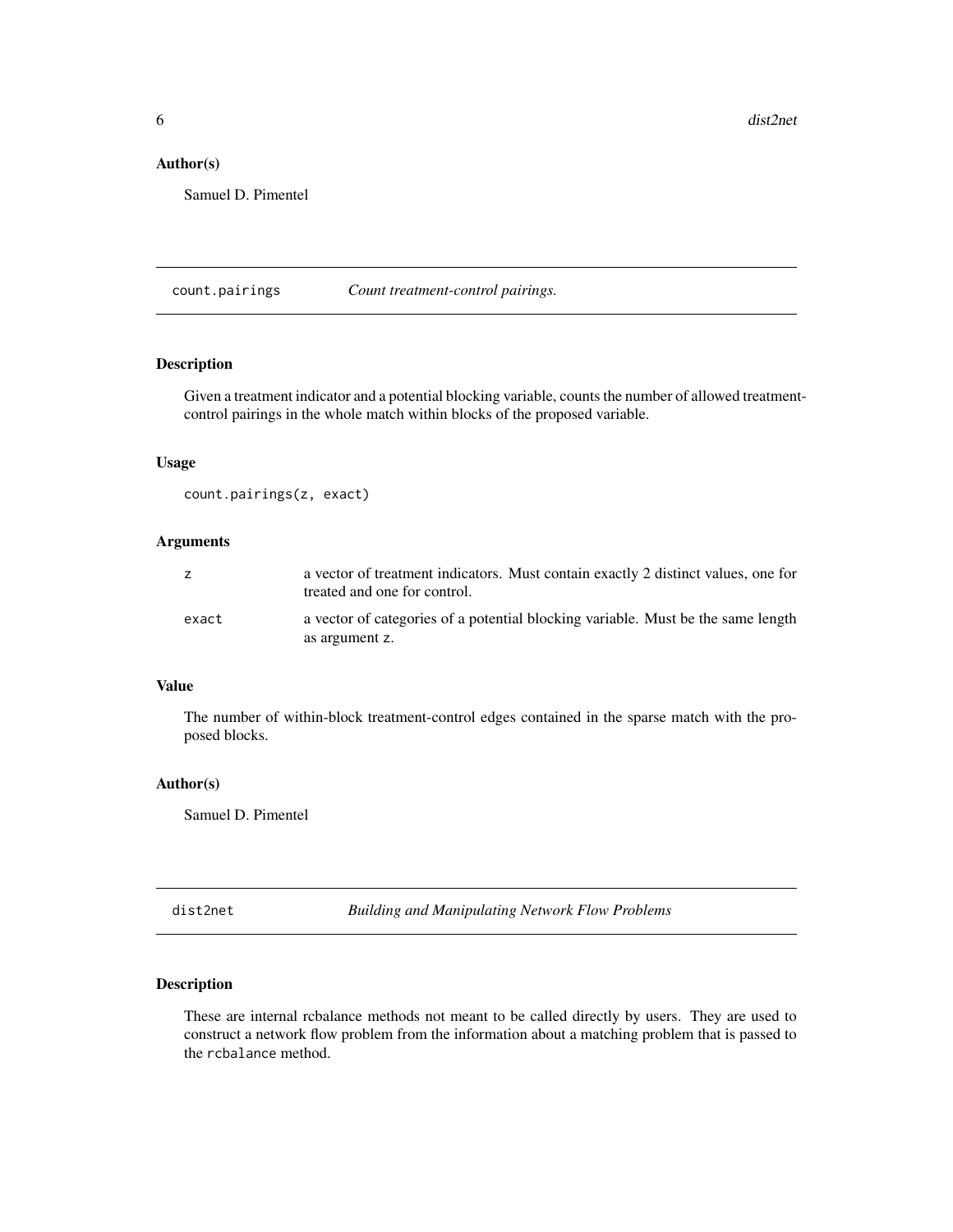#### dist2net 7

#### Usage

```
dist2net(dist.struct, k, exclude.treated = FALSE, ncontrol = NULL)
```

```
dist2net.matrix(dist.struct, k, exclude.treated = FALSE)
```
add.layer(net.layers, new.layer)

penalty.update(net.layers, newtheta, newp = NA)

penalize.near.exact(net.layers, near.exact)

#### Arguments

| dist.struct     | An object specifying the sparsity structure of the match. For the dist2net method<br>it is a list of vectors, and for the dist2net.matrix method it is a matrix or Infini-<br>tySparseMatrix. See rcbalance documentation for more details.                                                                                                  |
|-----------------|----------------------------------------------------------------------------------------------------------------------------------------------------------------------------------------------------------------------------------------------------------------------------------------------------------------------------------------------|
| k               | a nonnegative integer. The number of control units to which each treated unit<br>will be matched.                                                                                                                                                                                                                                            |
| exclude.treated |                                                                                                                                                                                                                                                                                                                                              |
|                 | if TRUE, then when there is no feasible match using all treated units, a minimal<br>number of treated units may be dropped so that a match can be formed. Spec-<br>ifying this argument adds penalized edges to the network so that such a match<br>can be computed. NOTE: this argument is incompatible with values of k greater<br>than 1. |
| ncontrol        | the number of controls in the matching problem. If left NULL (the default value),<br>the value will be intuited from the maximum control label in the sparsity object.                                                                                                                                                                       |
| net.layers      | a layered network object of the type produced by the dist2net function.                                                                                                                                                                                                                                                                      |
| new.layer       | a vector equal in length to the number of treated and control units in the matching<br>problem. Each coordinate contains the value of a new fine balance variable for<br>the corresponding unit.                                                                                                                                             |
| newtheta        | optional argument giving a new value for the theta field of the net.layers object<br>(see value section for description of this field).                                                                                                                                                                                                      |
| newp            | optional argument giving a new value for the p field of the net.layers object (see<br>value section for description of this field).                                                                                                                                                                                                          |
| near.exact      | a vector equal in length to the number of treated and control units in the match-<br>ing problem. Edges between units with different values of this variable will be<br>penalized.                                                                                                                                                           |

#### Details

dist2net and dist2net.matrix take the distance structure given to rcbalance encoding information about the matching problem and converts it into a network flow problem. add. Layer adds network structure to handle an individual fine balance variable (it can be called iteratively to add many such variables). penalty.update is used to change the penalties for each layer (and the penalties for edges used to exclude treated units if they are present) and penalize.near.exact is used to add penalties to the treated-control edges to allow near-exact matching. See the references for a detailed description of how the matching problem is transformed into a network.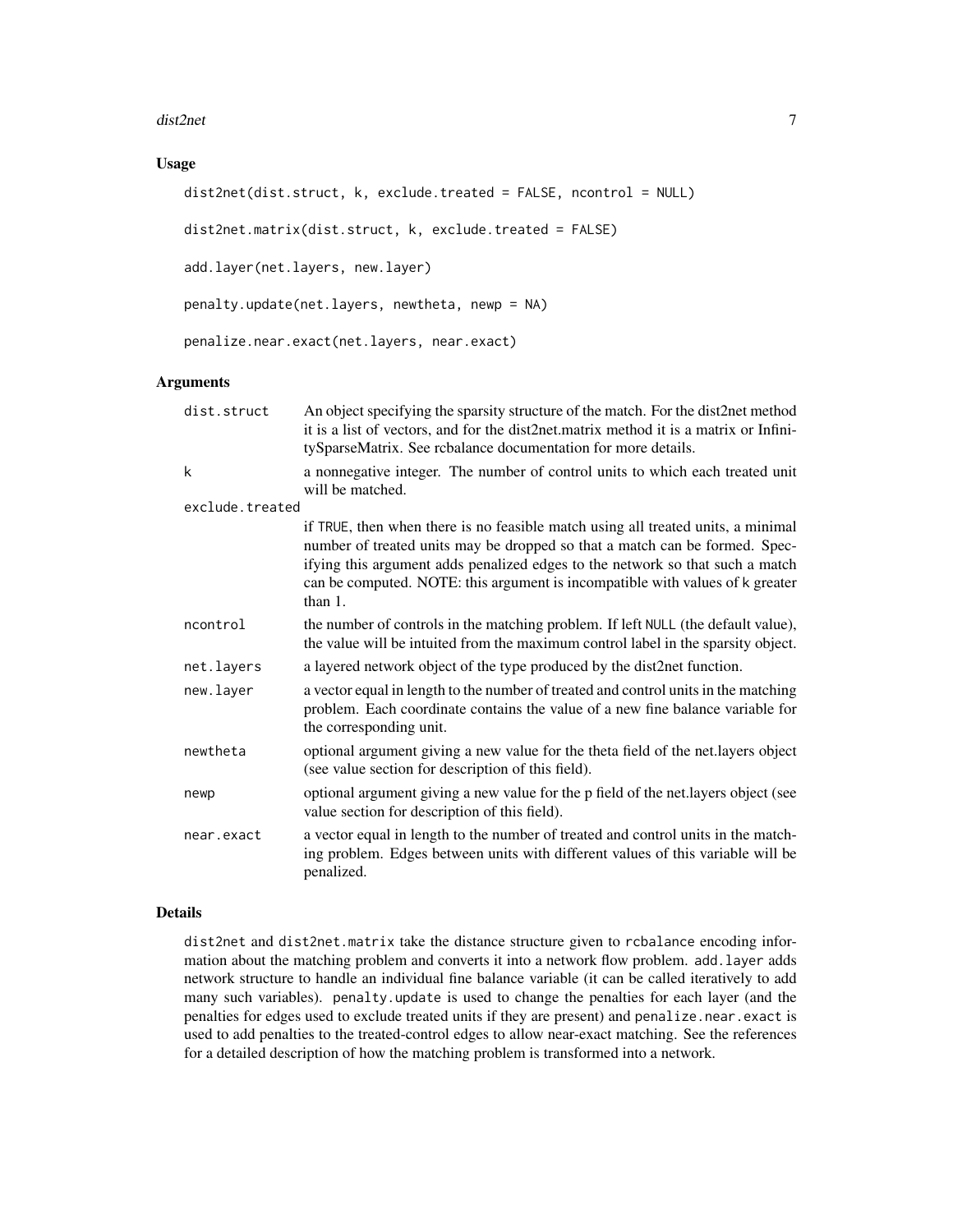#### <span id="page-7-0"></span>Value

A layered network object, formatted as a list with the following arguments (where narcs is the number of arcs and nnodes is the number of nodes in the network):

| a vector of length narc containing the node numbers of the start nodes of each<br>arc in the network.                                                                         |
|-------------------------------------------------------------------------------------------------------------------------------------------------------------------------------|
| a vector of length narc containing the node numbers of the end nodes of each<br>arc in the network.                                                                           |
| a vector of length narc containing the (integer) upper capacity of each arc in the<br>network.                                                                                |
| a vector of length narc containing the (integer) cost of each arc in the network.                                                                                             |
| a vector of length nnode containing the (integer) supply or demand of each node<br>in the network. Supplies are given as positive numbers and demands as negative<br>numbers. |
| an integer giving the total number of arcs between the treated and control nodes<br>in the network.                                                                           |
| a list object containing information about the refined covariate balance layers of<br>the network.                                                                            |
| a vector of treatment indicators.                                                                                                                                             |
| a matrix containing information about the membership of the treated and control<br>units in the different classes of refined balance covariates.                              |
| a vector of integer penalties, one for each fine balance layer.                                                                                                               |
| a value no less than 1 giving the ratio by which the penalty is increased with<br>each additional layer of fine balance.                                                      |
| a nonnegative value giving the penalty for the finest level of fine balance.                                                                                                  |
|                                                                                                                                                                               |

#### Author(s)

Samuel D. Pimentel

<span id="page-7-1"></span>rcbalance *Optimal Matching with Refined Covariate Balance*

#### Description

This function computes an optimal match with refined covariate balance.

#### Usage

```
rcbalance(distance.structure, near.exact = NULL, fb.list = NULL,
treated.info = NULL, control.info = NULL, exclude.treated = FALSE, target.group = NULL,
k = 1, penalty = 3, tol = 1e-5, solver = 'rlemon')
```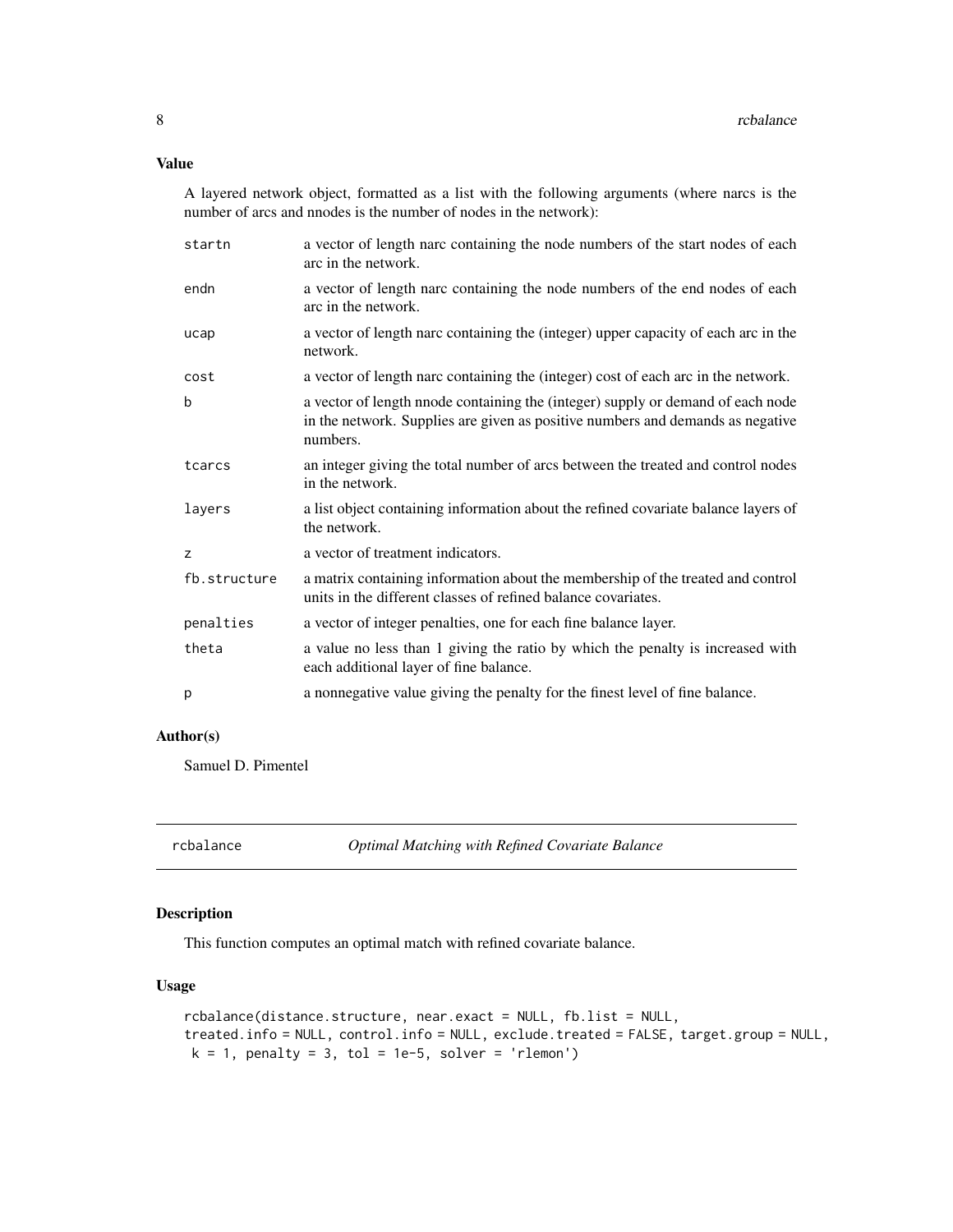#### rcbalance 9

#### **Arguments**

distance.structure

a list of vectors that encodes information about covariate distances between treated and control units. The list is equal in length to the number of treated units. Each vector corresponds to a treated unit and is equal in length to the number of control units to which it can be matched. It is assumed that there are a total of nc control units in the problem and that they are numbered from 1 to nc. The names of each vector in the list give the index (in the vector 1:nc) of the control units to which the treated unit in question can be matched, and the elements of each vector are the covariate distances between the treated unit and the corresponding control. Note that for a dense matching problem (in which each treated unit can be matched to any control), every vector in the list will have length nc and rownames 1 through nc.

Alternatively, this same information can be passed as a matrix or InfinitySparseMatrix with rows corresponding to treated units and columns corresponding to controls. Entries given as Inf correspond to pairs that cannot be matched.

near.exact an optional character vector specifying names of covariates for near-exact matching. This argument takes precedence over any refined covariate balance constraints, so the match will produce the best refined covariate balance subject to matching exactly on this variable wherever possible. If multiple covariates are named, near-exact matching will be done on their interaction.

- fb.list an optional list of character vectors specifying covariates to be used for refined balance. Each element of the list corresponds to a level of refined covariate balance, and the levels are assumed to be in decreasing order of priority. Each character vector should contain one or more names of categorical covariates on which the user would like to enforce near fine balance. If multiple covariates are specified, an interaction is created between the categories of the covariates and near fine balance is enforced on the interaction. IMPORTANT: covariates or interactions coming later in the list must be nested within covariates coming earlier in the list; if this is not the case the function will stop with an error. An easy way to ensure that this occurs is to include in each character vector all the variables named in earlier list elements. If the fb.list argument is specified, the treated.info and control.info arguments must also be specified.
- treated.info an optional data frame containing covariate information for the treated units in the problem. The row count of this data frame must be equal to the length of the distance.structure argument, and it is assumed that row i contains covariate information for the treated unit described by element i of distance.structure. In addition, the column count and column names must be identical to those of the control.info argument, and the column names must include all of the covariate names mentioned in the near.exact and fb.list arguments.
- control.info an optional data frame containing covariate information for the control units in the problem. The row count of this data frame must be no smaller than the maximum control index in the distance.structure argument, and it is assumed that row i contains the covariate information for the control indexed by i in distance.structure. In addition, the column count and column names must be identical to those of the treated.info argument.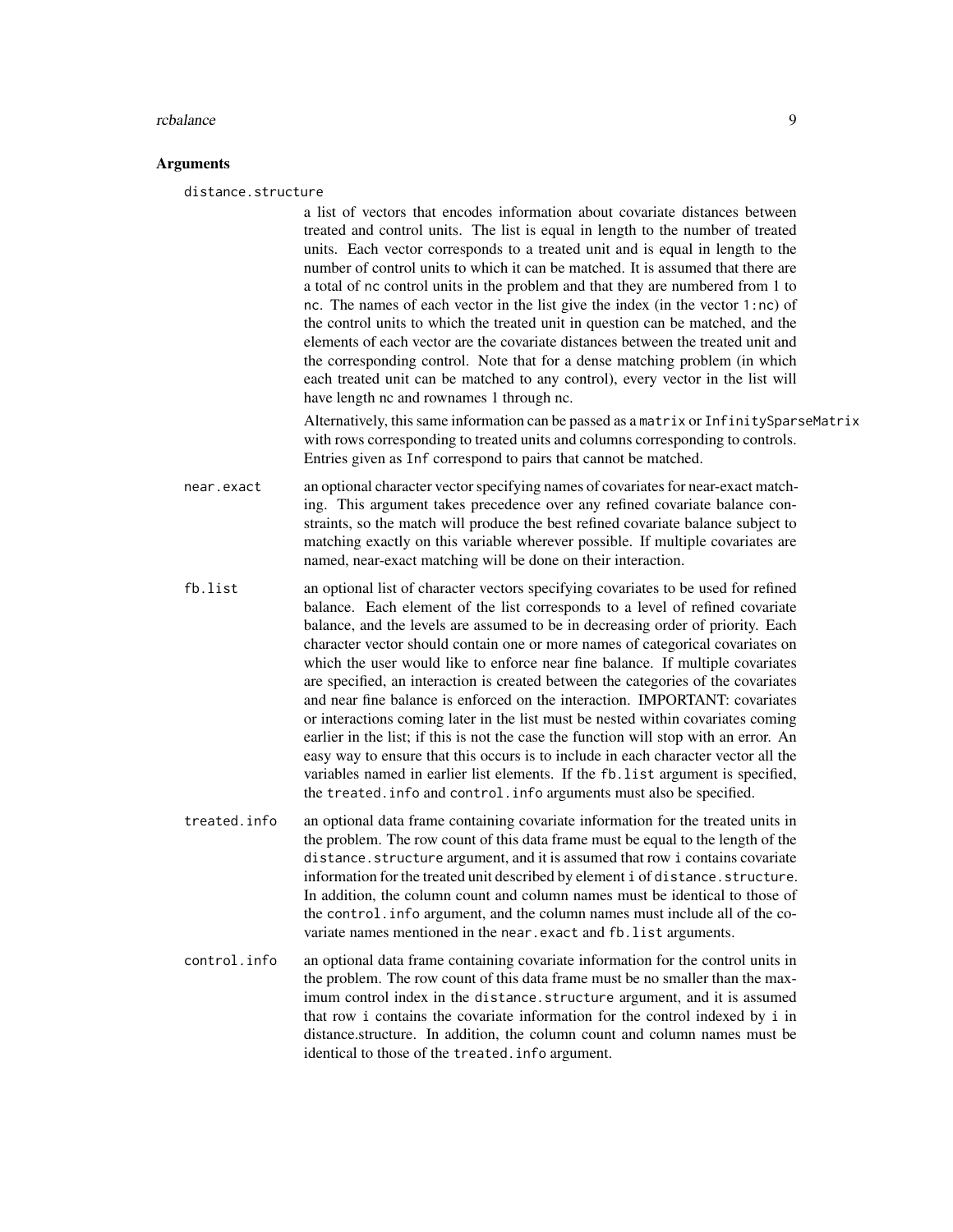| exclude.treated |                                                                                                                                                                                                                                                                                                                                                                                                                                    |
|-----------------|------------------------------------------------------------------------------------------------------------------------------------------------------------------------------------------------------------------------------------------------------------------------------------------------------------------------------------------------------------------------------------------------------------------------------------|
|                 | if TRUE, then when there is no feasible match using all treated units, a minimal<br>number of treated units will be dropped so that a match can be formed. The ex-<br>cluded treated units will be selected optimally so that the cost of the matching is<br>reduced as much as possible. NOTE: exclude. treated = TRUE is incompatible<br>with arguments to target.group and with values of k larger than 1.                      |
| target.group    | an optional data frame of observations with the desired covariate distribution<br>for the selected control group, if it differs from the covariate distribution of the<br>treated units. This argument will be ignored unless fb.list, treated.info<br>and control. info are also specified, and it must have the same dimensions as<br>treated.info.                                                                              |
| k               | a nonnegative integer. The number of control units to which each treated unit<br>will be matched.                                                                                                                                                                                                                                                                                                                                  |
| penalty         | a value greater than 1. This is a tuning parameter that helps ensure the different<br>levels of refined covariate balance are prioritized correctly. Setting the penalty<br>higher tends to improve the guarantee of match optimality up to a point, but<br>penalties above a certain level cause integer overflows and throw errors. Usually<br>it is not recommended that the user change this parameter from its default value. |
| tol             | edge cost tolerance. This is the smallest tolerated difference between matching<br>costs; cost differences smaller than this will be considered zero. Match distances<br>will be scaled by inverse tolerance, so when matching with large edge costs or<br>penalties the tolerance may need to be increased.                                                                                                                       |
| solver          | the name of the package used to solve the network flow optimization problem<br>underlying the match, one of 'rlemon' (which uses the Lemon Optimization<br>Library) and 'rrelaxiv' (which uses the RELAX-IV algorithm).                                                                                                                                                                                                            |

#### Details

To use the option solver = 'rrelaxiv', the user must install the rrelaxiv manually; it is not hosted on CRAN because it carries an academic license.

#### Value

A list with the following components:

| matches   | a nt by k matrix containing the matched sets produced by the algorithm (where<br>nt is the number of treated units). The rownames of this matrix are the numbers<br>of the treated units (indexed by their position in distance structure), and the ele-<br>ments of each row contain the indices of the control units to which this treated<br>unit has been matched. |
|-----------|------------------------------------------------------------------------------------------------------------------------------------------------------------------------------------------------------------------------------------------------------------------------------------------------------------------------------------------------------------------------|
| fb.tables | a list of matrices, equal in length to the fb. list argument. Each matrix is a con-<br>tingency table giving the counts among treated units and matched controls for<br>each level of the categorical variable specified by the corresponding element of<br>fb.list.                                                                                                   |

#### Author(s)

Samuel D. Pimentel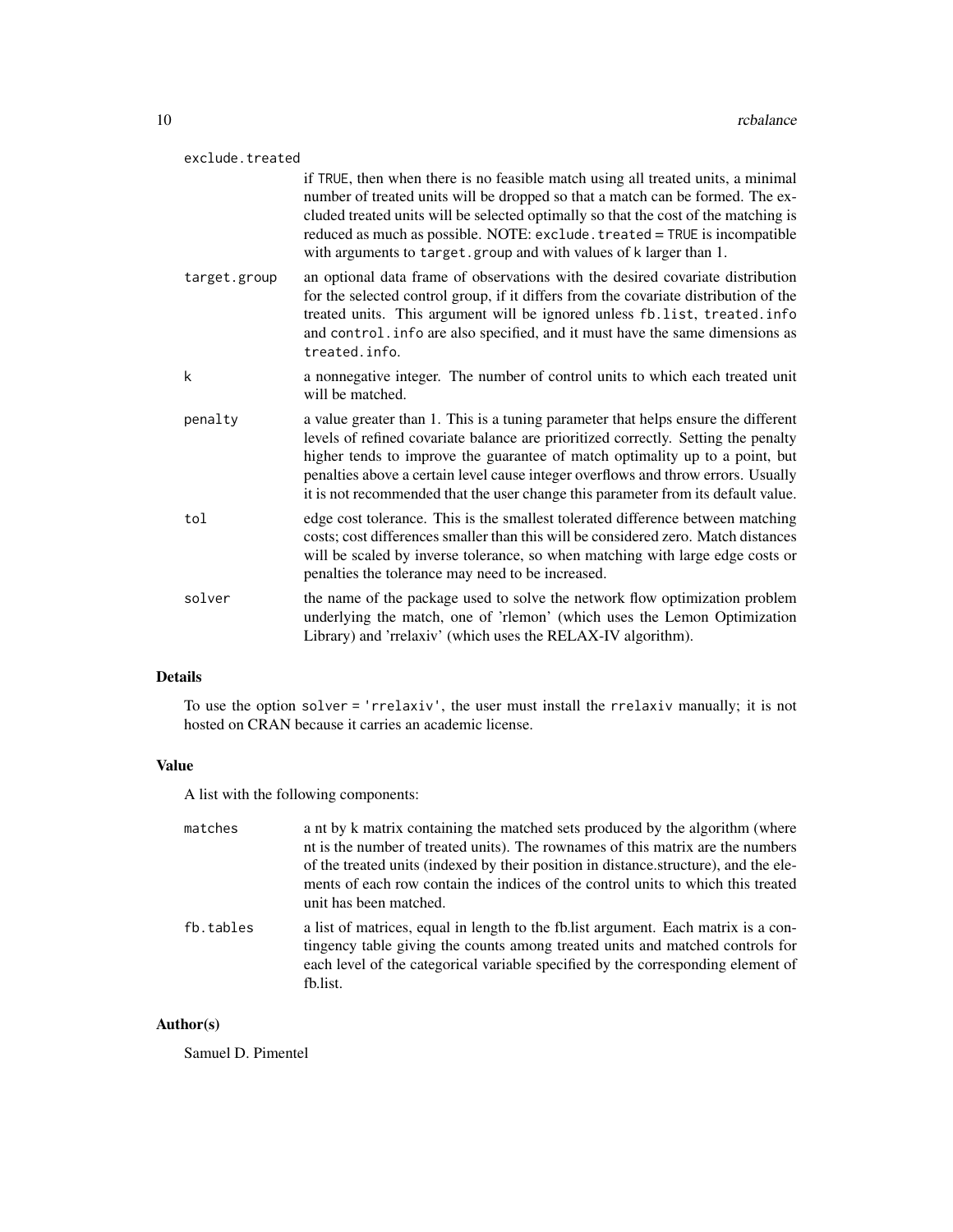#### rcbalance 11

#### References

Pimentel, S.D., Kelz, R.R., Silber, J.H., and Rosenbaum, P.R. (2015) Large, sparse optimal matching with refined covariate balance in an observational study of the health outcomes produced by new surgeons, JASA 110 (510), 515-527.

#### Examples

```
## Not run:
library(optmatch)
data(nuclearplants)
```

```
#require exact match on variables ne and pt, use rank-based Mahalanobis distance
my.dist.struct <- build.dist.struct(z = nuclearplants$pr,
X = subset(nuclearplants[c('date','t1','t2','cap','bw','cum.n')]),
exact = paste(nuclearplants$ne, nuclearplants$pt, sep = '.'))
#match with refined covariate balance, first on ct then on (ct x bw)
rcbalance(my.dist.struct, fb.list = list('ct',c('ct','bw')),
 treated.info = nuclearplants[which(nuclearplants$pr ==1),],
 control.info = nuclearplants[which(nuclearplants$pr == 0),])
#repeat the same match using match_on tool from optmatch and regular Mahalanobis distance
exact.mask \leq exactMatch(pr \sim ne + pt, data = nuclearplants)
my.dist.matrix <- match_on(pr \sim date + t1 + t2 + cap + bw + cum.n,
within = exact.mask, data = nuclearplants)
match.matrix <-
rcbalance(my.dist.matrix*100, fb.list = list('ct',c('ct','bw')),
treated.info = nuclearplants[which(nuclearplants$pr ==1),],
control.info = nuclearplants[which(nuclearplants$pr == 0),])
```

```
## End(Not run)
```